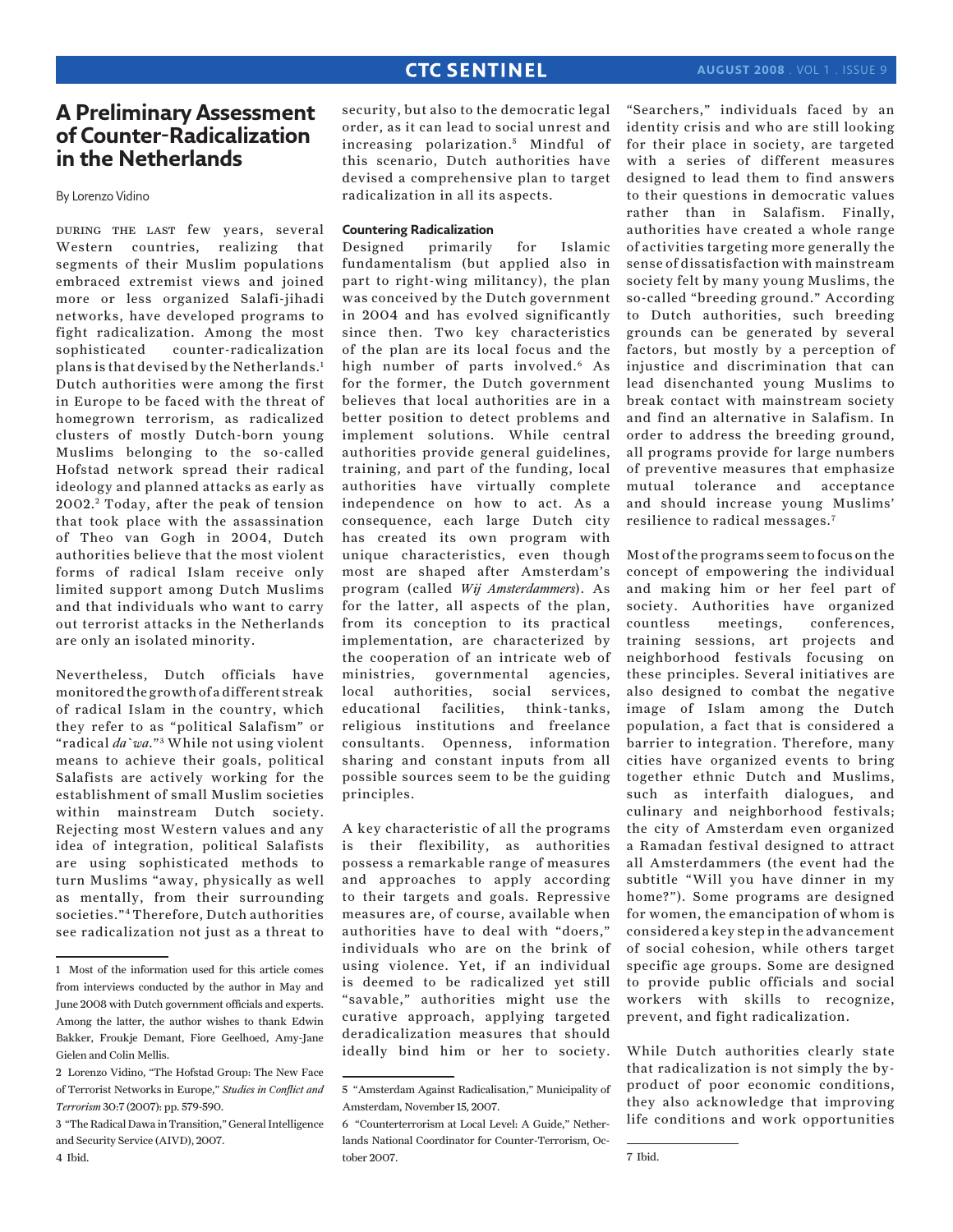## **CTC SENTINEL**

among some of the country's most economically deprived communities can increase social cohesion.8 Several programs provide professional skills and are designed to facilitate the entrance of minority youths in the job market, while the Ministry of Housing's efforts to improve living conditions in some disadvantaged neighborhoods are closely coordinated with counterradicalization programs.

### **The Relationship with Islamists**

The focus on self-empowerment makes Dutch programs resemble some of the gang prevention programs implemented in the United States rather than some of the counter-radicalization programs recently introduced in Saudi Arabia or Indonesia, which focus heavily on re-interpreting Islamic texts.9 Various reasons explain why Dutch authorities have decided to limit their focus on religion. One is the presence of constitutional norms on separation of church and state that make it difficult for Dutch authorities to intervene in religious affairs. Another is the consideration that a religious-based approach might be more useful in deradicalization efforts rather than in radicalization prevention. While countries that have engaged in such religious-based approaches have scores of committed jihadists, the Dutch believe to have only a few dozen hardened radicals and therefore focus more on a preventive approach based on self-empowerment and the creation of a positive view of Dutch society.

Finally, practical considerations on the challenges posed by selecting partners among the Muslim community have also prevented the Dutch from establishing more religious-based programs. Various programs have reached out to key figures in the community, from businessmen to soccer players, attempting to use them as models or mentors. More problematic is the choice of partners among religious figures. While it is clear that the participation of religious organizations is crucial for the programs' success, authorities are aware that there is not one Muslim

community with a unified leadership, and, therefore, the decision of whom to engage is a difficult one. Moreover, while most of the Muslim organizations and individuals that participate in the programs and receive public funding are moderate and apolitical, some of those who have offered to help embrace a form of Islamism.

Dutch authorities are faced with the same dilemma haunting most of their Western counterparts: can non-violent Islamists be engaged and used as partners against violent radicalization?10 Can Western offshoots of the Muslim Brotherhood or political Salafists such as those active in the Netherlands become partners against the appeal of jihadists? The Dutch seem

**"Such breeding grounds can be generated by several factors, but mostly by a perception of injustice and discrimination that can lead disenchanted young Muslims to break contact with mainstream society and find an alternative in Salafism."**

to address these questions by drawing a clear line between engaging and empowering. Various voices, as long as they do not advocate violence, should be engaged, since pushing non-violent Islamists at the margins could have negative repercussions. Nevertheless, authorities feel that they cannot consider them as permanent partners, as there is a clear understanding that these forces espouse a message that clashes with the Dutch government's ideas of democracy, integration and cohesive society.

This assessment leads to a case-by-case approach in which authorities engage non-violent Islamists when they need to and when common ground can be found. This policy was implemented, for example, during the months preceding the release of the controversial movie *Fitna* by Dutch MP Geert Wilders. Security services held several meetings with some of the most radical Salafist imams in the country, explaining that the Dutch government did not support Wilders and obtaining from the imams a promise, later kept, that they would urge their followers not to react to the movie violently. Nevertheless, the security services do not consider political Salafists as reliable partners and advise local authorities against doing so. The security services' advice is particularly important since political Salafists have been regularly approaching municipalities and provinces with offers of partnership in counter-radicalization and integration programs.

Dutch authorities and political Salafists seem to be playing a complicated game, with the latter displaying moderation to participate in the system and the former partially opening to them while being wary of their real aims. The Dutch seem to handle this situation quite well when dealing with Salafists, but their task becomes more challenging when they have to assess the aims of other more ambiguous figures.

One such figure is Mohammed Cheppih, a Moroccan Dutch who is well known to authorities for his dubious connections. Cheppih was the Dutch representative of the Saudi-based Muslim World League and the Belgian-based Arab European League, an organization that Dutch domestic intelligence has described as "polarizing and opposed to integration."11 During the last few years, Cheppih has made a dramatic change of his rhetoric, publicly condemning some of his past ties and maintaining a vigorous prointegration approach, which he claims has been inspired by Tariq Ramadan. Today, Cheppih is actively involved in several government-sponsored counterradicalization activities and heads the Poldermoskee, a mosque based in Amsterdam's critical Slotervaart district created specifically to address the needs of second generation Dutch Muslims and where Dutch is the only language spoken. It is not clear if Cheppih has had a genuine change of heart, or if his newfound moderation is simply opportunistic. Regardless, authorities have decided to give him the benefit of the doubt.

<sup>8 &</sup>quot;Policies of Integration and Prevention of Radicalisation in the Netherlands: A Progress Report," Netherlands Ministry of Immigration and Integration, July 2006. 9 Kirsten E. Schulze, "Indonesia's Approach to Jihadist Deradicalization," *CTC Sentinel* 1:8 (2008).

<sup>10</sup> Peter Mandaville, "Engaging Islamists in the West," *CTC Sentinel* 1:7 (2008).

<sup>11 &</sup>quot;2002 Annual Report," General Intelligence and Security Service (AIVD), p. 26.